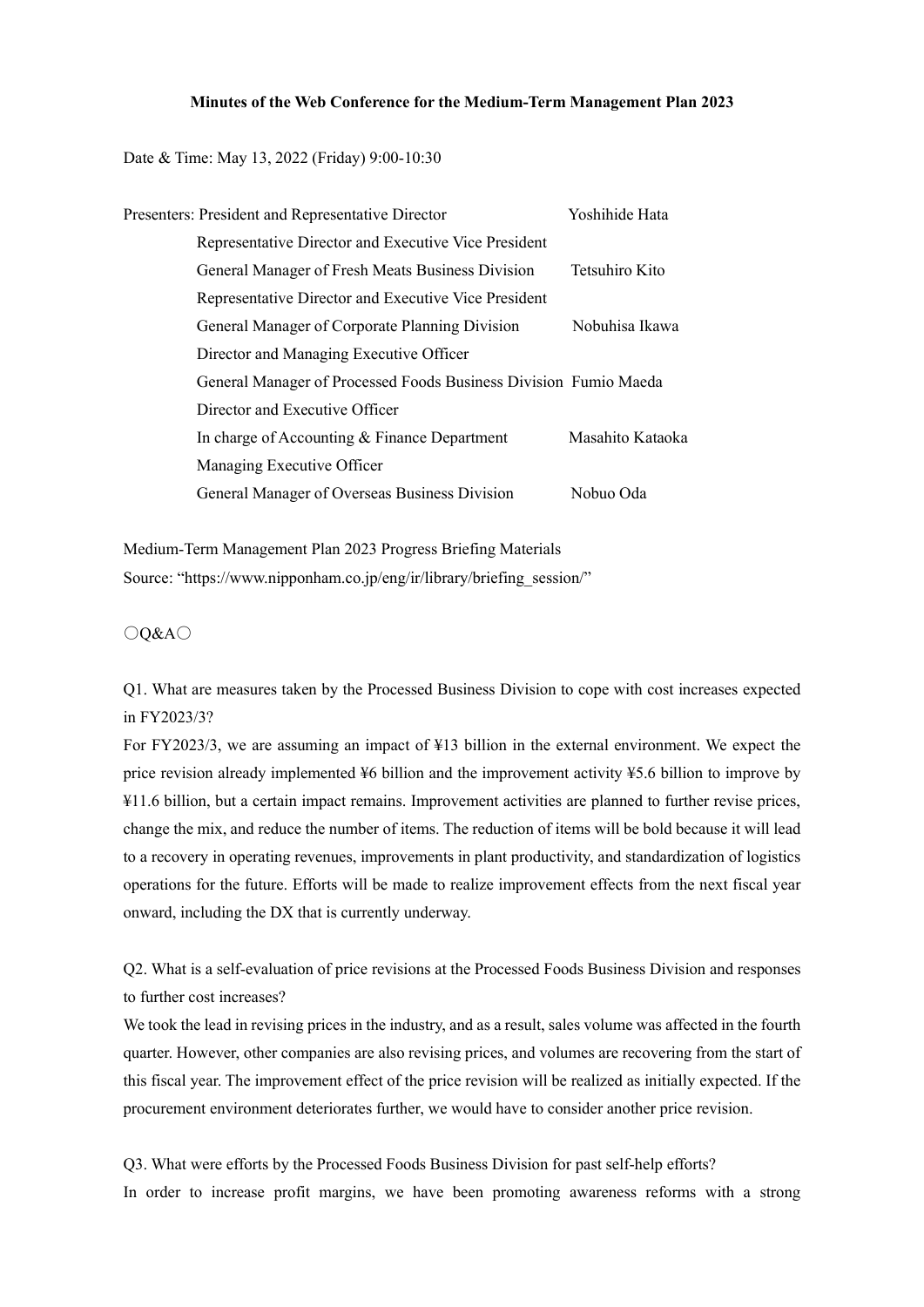determination. In sales, we worked on brand extensions and new value creation. In manufacturing, we worked to improve profitability by saving labor and utilizing waste oil. Environmental measures such as reduction of product films have also been practiced. In the future, we will further promote line consolidation, labor-saving measures, and environmental measures.

Q4. What are expected effects by organizational restructuring of the Fresh Meats Business Division? As meat consumption expands, we have achieved growth through self-sufficient based on integration and maximization of profits through production and shipment optimization. However, domestic meat consumption has peaked out since 2019.The future potential of the meat business has become a major issue. Through this reorganization, we aim to coordinate production and delivery, optimize inventory, eliminate overlapping operations, and reduce logistics costs. We also cooperate with machine manufacturers to rationalize and to streamline processing companies. Nippon Food Group sales will also consider the ideal state of regional sales bases. Procurement is not only self-sufficient, but also strengthens external procurement. We build a supply system to achieve a 25% share of the market by strengthening branded meat and external procurement. In addition, we restructure a sustainable meat business model for the entire integration of the fresh meats business, from upstream to sales. We intend to become an organization that is resilient to headwinds through organizational restructuring.

## Q5. What are measures taken by the Fresh Meats Business Division to cope with cost increases expected in FY2023/3?

In the farming division, we will secure profits throughout the value chain, despite the impact of soaring feedstuff and fuel prices. We will collaborate with feed manufacturers to consolidate feed and take other measures to curb costs. The above-mentioned reorganization will also improve the cost structure. In Nippon Food Group sales, we secure profits by strengthening sales to the restaurant channel and through a brand strategy.

Q6. What is the reorganization of the Nippon Food Packer Group in the Fresh Meats Business Division? Nippon Food Packer Kagoshima, Inc. announced the closure in March 2023, and Nippon Food Packer Tsugaru Co., Ltd. announced the closure in March 2024. It was judged considering countermeasures for aging of facilities and future efficiency improvement. We plan to improve production efficiency in the continuing food packer group and maintain and improve supply volume.

## Q7. What are profit plans of Australia business in the Overseas Business Division?

Australia is forecasting a ¥0.5 billion decline in profits. However, the decline in China's consumption and other factors have led to uncertainties about global sales prices, and the lack of labor at meat packers due to COVID-19 has not resolved and the number of processing heads has not recovered. Australia has been profitable by strengthening branding and raising the domestic sales ratio. In addition to stabilizing earnings through a production system linked to sales, we will work to further secure earnings. On the other hand, BPU, Uruguay beef packer is seeing an increase of 0.5 billion yen. The global beef environment is unlikely to be in Australia, but export volume declined in the first quarter of the previous